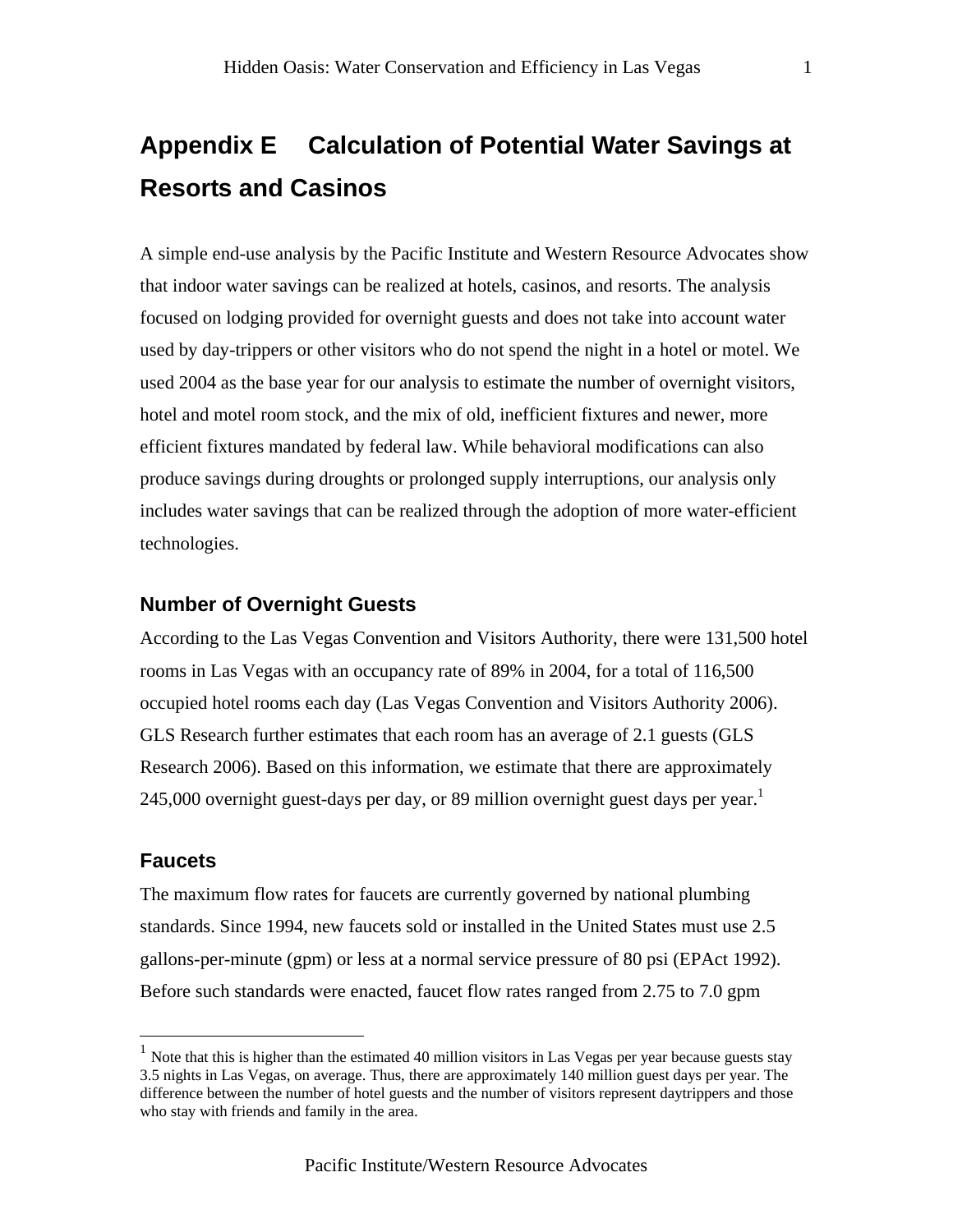(Gleick et al. 2003). While adequate data on the current variation in the presence of old and new devices in Las Vegas hotel rooms is not available, the Las Vegas Convention and Visitors Authority estimates that 33% of the existing room inventory for all resorts and casinos was constructed after these efficiency standards went into effect. In addition, older rooms have been renovated in recent years and likely have fixtures that meet current standards. Given the existence of both old and new hotel rooms, we conservatively estimate that the average faucet flow rate is 3 gpm.

A study by the Seattle Public Utilities Commission found that each hotel guest uses the faucet for an average of 3 minutes per day. Based on these assumptions, we estimated that the current daily faucet use is about 9 gallons per guest. Upgrading all old fixtures to the current national standard of 2.5 gpm would reduce daily faucet use to 7.5 gallons per guest, which would save 400 acre-feet per year (AFY). An even greater savings of 1,200 AFY could be achieved by installing inexpensive, widely-available faucet aerators that restrict the flow to 1.5 gpm.

## **Toilets**

Toilet flush volumes have declined significantly over the past 25 years. Six gallon-perflush (gpf) toilets were standard in commercial establishments built prior to 1980. Beginning in 1980, more efficient 3.5 gpf toilets became common, and in 1994, these toilets became required in all new commercial buildings. New plumbing standards implemented in 1997 require 1.6 gpf toilets in all new commercial establishments.

The current stock of toilets in hotels and casinos in Las Vegas is comprised of both efficient and inefficient models. Based on the changing history of plumbing standards, this analysis made the following assumptions:

- 6 gpf toilets were installed in all hotel rooms built prior to 1980;
- half of all hotel rooms built between 1980 and 1994 were equipped with 3.5 gpf toilets and the remaining half were equipped with 6 gpf toilets;
- 3.5 gpf toilets were installed in all hotel rooms built between 1994 and 1997;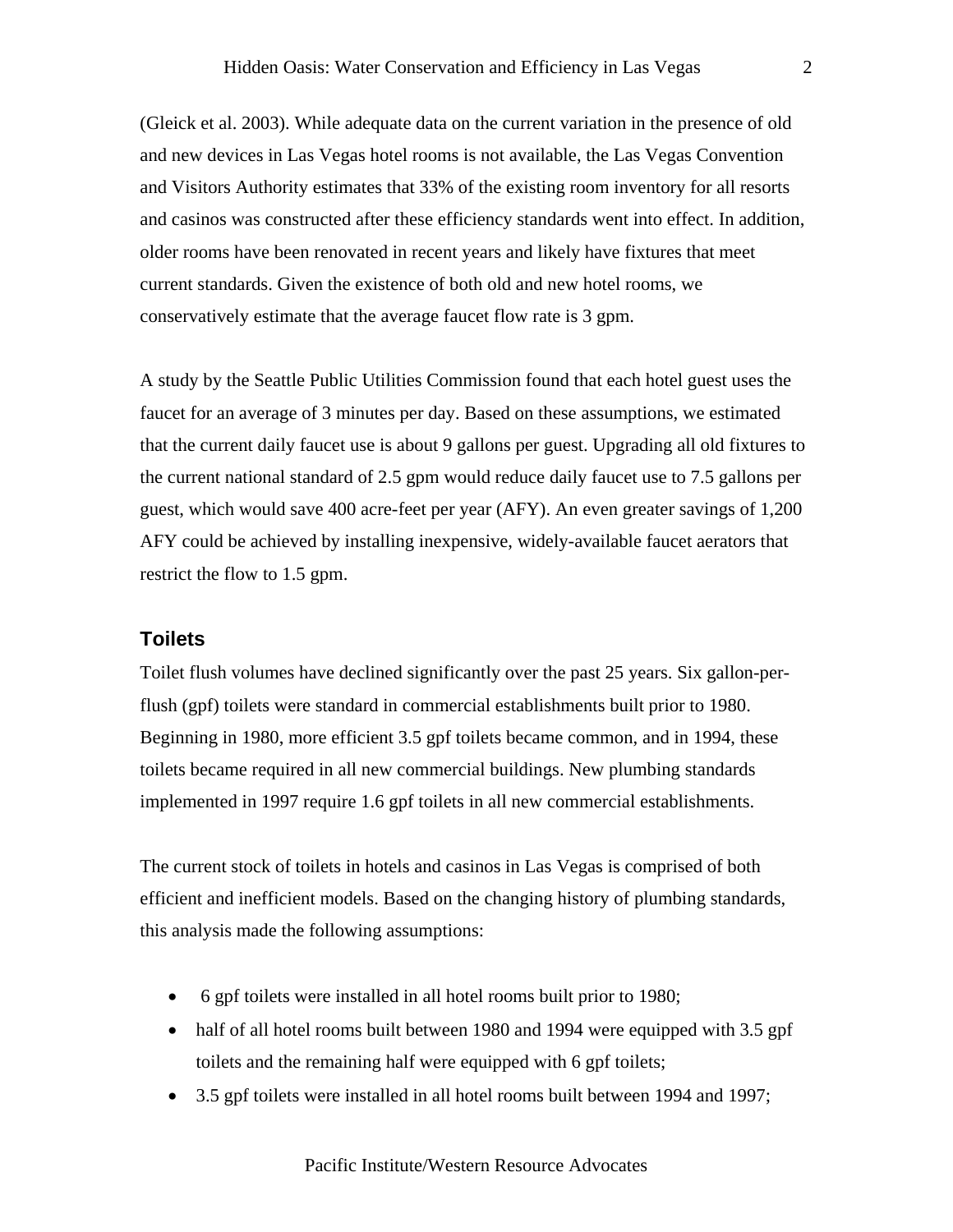- 1.6 gpf toilets were installed in all new hotel rooms built after 1997;
- Given an average toilet lifetime of 25 years, we estimated that each year after 1994 but before 1997, 4% of the 1994 toilet stock would have be converted to 3.5 gpf toilets. After 1997, 4% of the 1997 toilet stock would be converted to 1.6 gpf each year.

Based on these assumptions, we estimate that the average toilet in casinos and resorts in Las Vegas Valley uses 3.5 gpf.

Both the current water usage scenario and the efficient scenario assume that guests flush toilets an average of 4 times per occupied room per day and housekeepers flush an additional 2.6 times per occupied room per day while cleaning rooms (Brown and Caldwell Consultants 1990). Given an average occupancy of 2.1 guests per room (GLS Research 2006), the number of total flushes is equivalent to 3.1 flushes/guest·day.

Based on these assumptions, we estimate that toilets in Las Vegas hotel guest rooms use about 3,000 AFY. Replacing these toilets with more efficient 1.6 gpf toilets would reduce toilet water use by 54% to 1,400 AFY. Additional savings could be realized by installing widely-available toilets that exceed the current efficiency standards. The waterless urinal, for example, is increasingly common in commercial establishments and has proven its value, each saving on average 40,000 gallons per year in high-traffic areas. Although we did not calculate the potential savings of a program to install such fixtures in Las Vegas resorts and public areas, the potential is large.

# **Showers**

Like toilets, the current stock of showerheads is a mix of efficient and inefficient models. Older showerheads are reported to have maximum flow rates ranging from 3–7 gpm (Vickers 2001), with an average rate of 5 gpm. Beginning in the early 1980s, showerheads with a 3.5 gpm average flow rate became available on the market. Driven by water conservation ordinances in a number of states and municipalities, the 3.5 gpm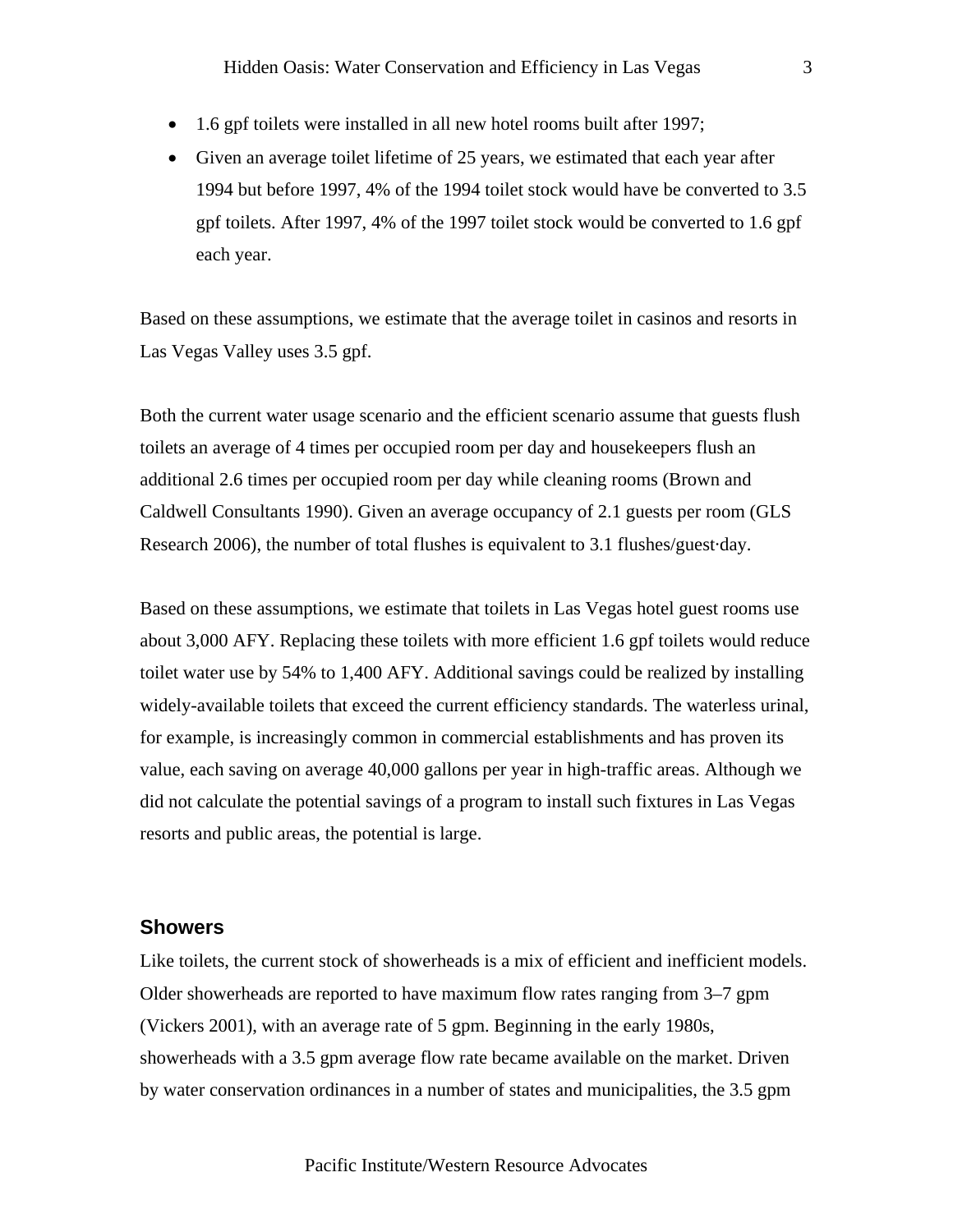showerhead became increasingly prevalent (Vickers 2001). In 1994, the National Energy Policy Act of 1992 mandated the implementation of showerheads with a maximum flow of 2.5 gpm in all new buildings.

Due to the mix of efficient and inefficient showerheads in Las Vegas, the following assumptions were made:

- 5 gpm showerheads were installed in rooms built before 1980;
- hotel rooms built between 1980 and 1994 were equally likely to have the less efficient 5 gpm showerheads as the more efficient 3.5 gpm;
- all hotel rooms built after 1994 have 2.5 gpm showerheads;
- the average lifetime of a showerhead is 12.5 years, and beginning in 1994, the annual average replacement rate of older showerheads with those that meet current efficiency standards is 8%.

Based on these assumptions, we estimate that showerheads in Las Vegas hotel rooms have an average flow rate of 3 gpm. Under our efficient scenario, all showerheads are replaced with the current standard 2.5 gpm model. Further, studies indicate that showers are typically operated at about 66% of their maximum flow rate because people adjust the hot and cold taps but do not typically open both all the way (Mayer et al. 1999). To take this into account, we adjusted the rated flow of the showerheads by lowering the actual showerhead flow to 2.1 gpm and 1.5 gpm for the existing and efficient scenarios, respectively. Based on a survey of hotel customers prepared for the Los Angeles Department of Water and Power, we assume an average daily shower duration of 16.2 minutes per room (Brown and Caldwell Consultants 1990). Installing the most-efficient showerheads would reduce water use by 29%, or more than 1,300 AFY. Although not evaluated here, reductions in the amount of water used for showers also reduces energy costs.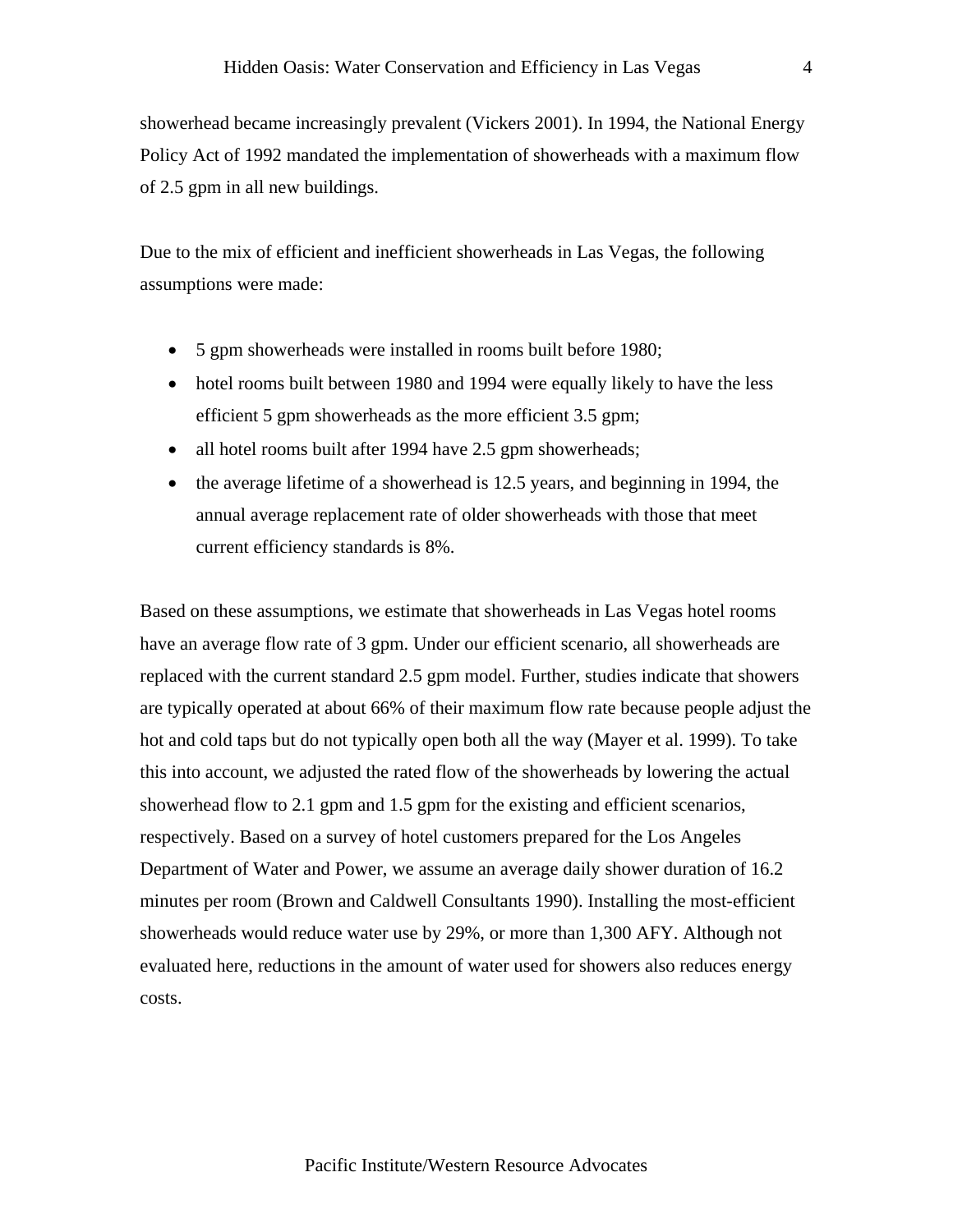# **Laundry**

A 1990 study analyzed the laundry facility water use of 408 hotels throughout the U.S. that ranged in size from 251 to 2,033 rooms. The study found that water use by hotel laundries varied from 1.0 to 5.9 gallons of water per pound of laundry, with a median of 2.4 (Redlin and deRoos 1990). For our analysis, we assumed that the average hotel in the Las Vegas Valley used 2.4 gallons per pound of laundry. A 2004 Department of Energy Study found that new commercial units use an average of 34 gallons per load, while Energy Star qualified units use 20 gallons per load, a savings of 42% (U.S. EPA and U.S. DOE 2004). We estimate that installing more efficient clotheswashers could reduce water use to 1.4 gallons per pound of laundry.

A study by the Seattle Public Utilities Commission found that hotel guests generate 12 lbs of laundry per room per day (SPUC 2002). With an average occupancy of 2.1 guests per room, this is equivalent to 5.7 lbs of laundry per guest per day. Based on these assumptions, we estimate that current hotel laundry water use is 3,800 AFY. Installing more efficient washing machines could save an estimated 1,600 AFY. Additional water savings could be achieved by washing linens less frequently for multi-day guests. Although this approach has been taken by hotels throughout the country, including one in Las Vegas, in keeping with our emphasis on technological rather than behavioral changes, we did not include this option.

# **Cooling**

Evaporative coolers and cooling towers are common components of air conditioning systems, and are especially effective in arid and semi-arid climates. Studies suggest that substantial improvements in the water-use efficiency of cooling towers are readily available. Replacing single-pass with recirculating cooling systems, for example, can reduce water use by up to 90% (Vickers 2001). A number of cities have passed ordinances requiring the use of water recirculation systems, including New York City, Denver, Phoenix, and Hawaii (Vickers 2001). For systems that are already recirculating water, increasing the concentration ratio through process control, pH and conductivity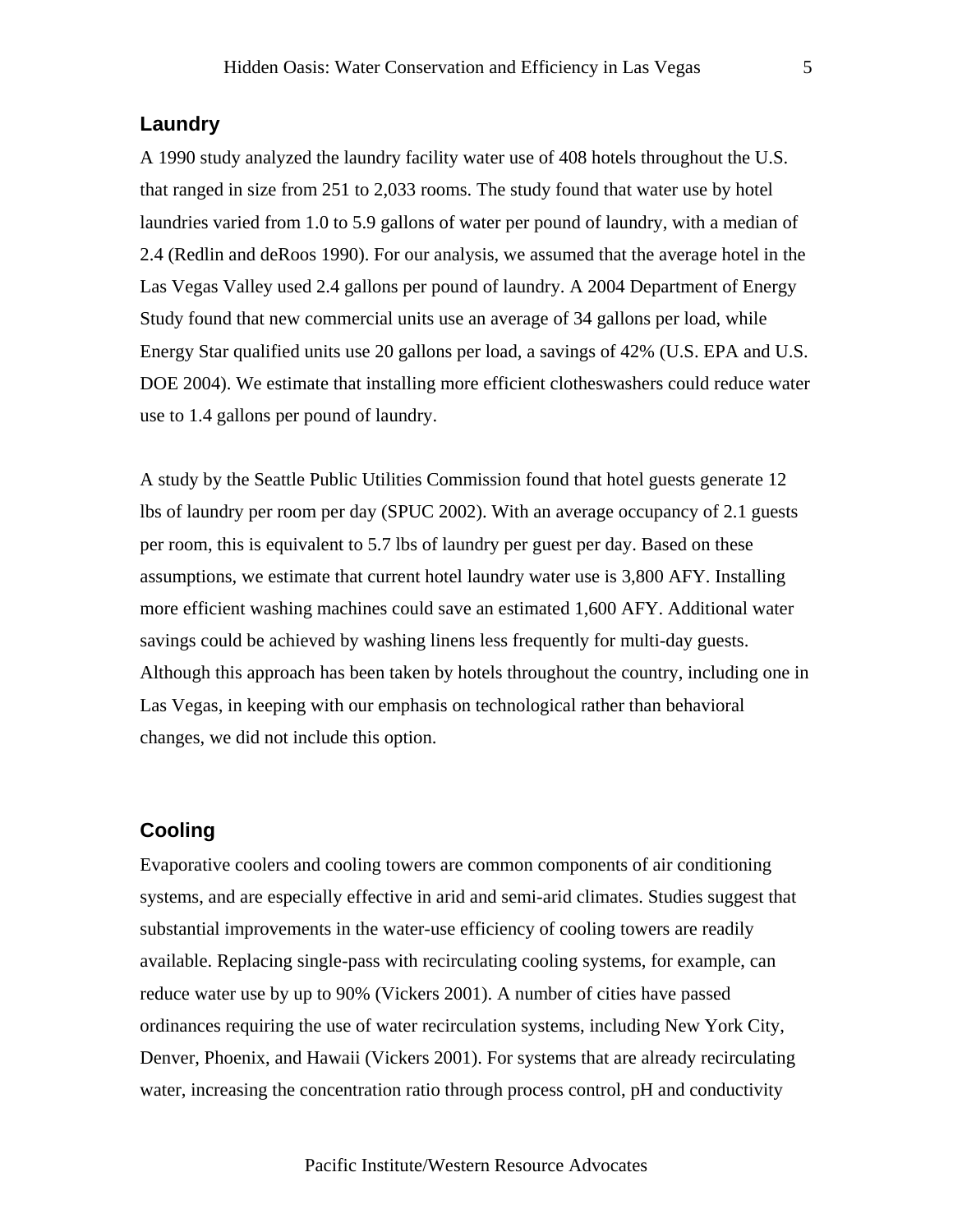meters, or the use of anti-fouling chemicals can provide additional water savings. An analysis of six urban supermarkets in California concluded that most cooling units are "not operated to minimize their water use. On the contrary, most coolers are operated in a way that maximizes their water use in an effort to minimize the cost of water treatment" (Aquacraft 2003). The authors demonstrate that a well-run program to adjust water chemistry and increase recirculation can reduce water use by 50 percent. Sandia National Laboratories showed that upgrades to their 50 cooling towers saved 27.5 million gallons per year (Sandia National Laboratories n.d.).

We assumed that average cooling towers use 1.4 gallons of water per cooling degree day per guest (Redlin and deRoos 1990). According to the National Weather Service, the normal cooling degree days (CDD) from 1971-2000 varied from a low of 0 in the winter months to a high of 26 in July. We used the annual average CDD of 8.8 degrees per day. Given a 2004 visitor volume of 89 million overnight guest-days per year, we estimate that the current water use for cooling purposes in Las Vegas hotels is about 3,400 AFY.

Information on the current mix of cooling technologies in Las Vegas was not readily available. We follow Gleick et al. in conservatively estimating that water use for cooling could be reduced by 20% (Gleick et al. 2003), saving approximately 700 AFY.

# **Kitchens**

Water is of prime importance to a well-functioning hotel kitchen: in cooking, dishwashing, rinsing, etc. We assume that hotel guests eat 2.2 meals per day, and that hotel kitchens use about 7.6 gallons of water per meal (Redlin and deRoos 1990). This amount is independent of water used in ice making, which is considered separately. In total, we estimate that hotel kitchen water demand in the Las Vegas Valley is about 4,600 AFY.

A number of water-efficient devices and practices, however, can save water in commercial and restaurant kitchens. For example, the California Urban Water Conservation Council (CUWCC) and participating water agencies recently installed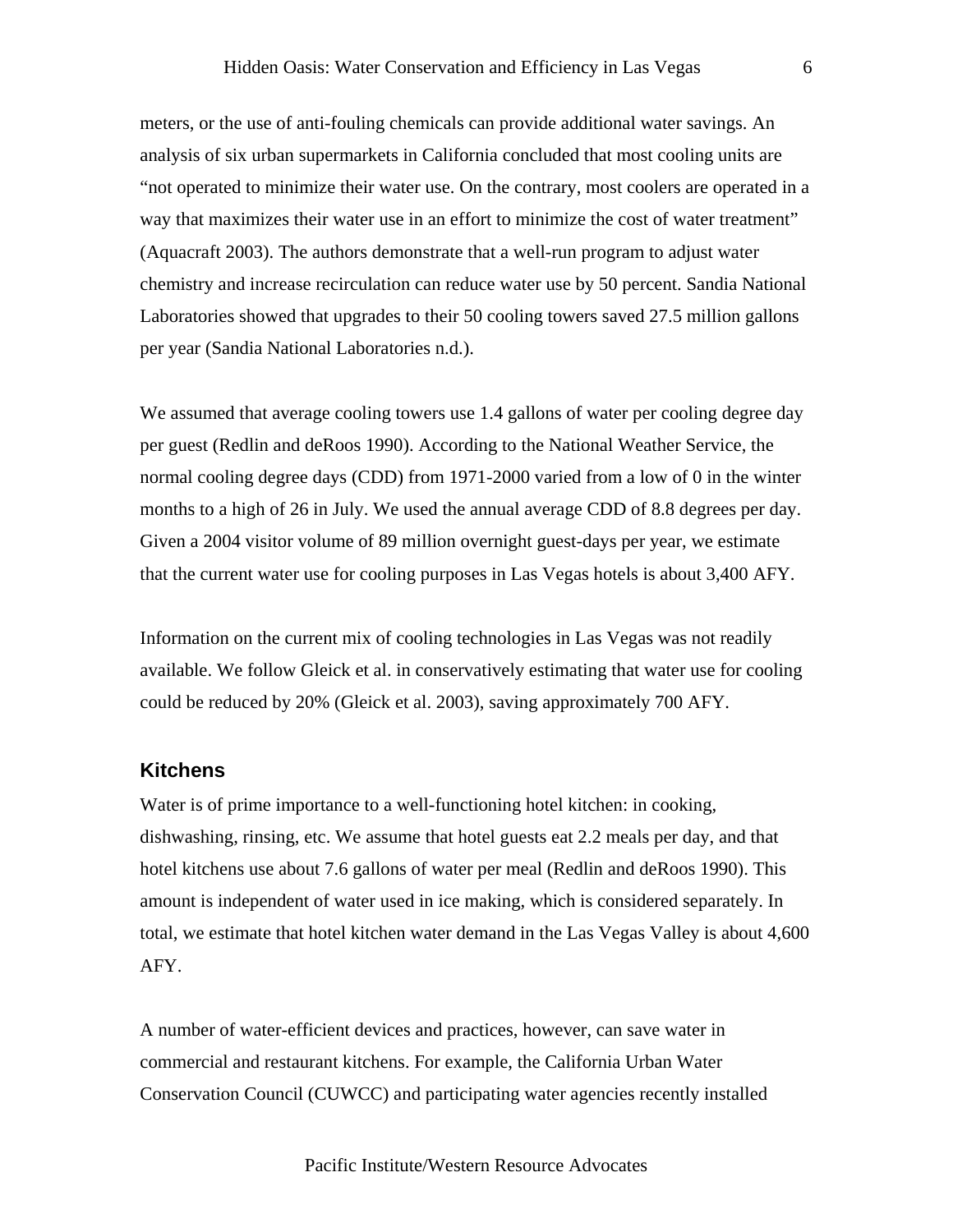nearly 17,000 restaurant pre-rinse spray valves in California and found that annual water savings were approximately 50,000 gallons per valve. Annual energy savings were also substantial, totaling more than 7,600 kWh and 330 therms for water heated by electric and gas heaters, respectively (CUWCC 2005). Given water and energy prices in Las Vegas, a single valve, which costs between \$25 and \$50, could save a business owner up to \$800 annually on his or her utility bills from water, wastewater, and energy savings.<sup>2</sup> No comparable program is in place in Las Vegas. Other water-efficient devices include efficient dishwashers and manual-fill steamers. We have followed Gleick et al.(2003) in assuming that 20% water savings can be captured through kitchen equipment upgrades. This would result in water savings of nearly 700 AFY.

## **Icemakers**

 $\overline{a}$ 

There is a great deal of variation in the amount of water use among different brands and models of icemakers. For example, inefficient water-cooled icemakers may use up to 160 gallons of water to produce 100 pounds of ice. Outdated air-cooled models reduce water use, but increase energy consumption; new, more energy-efficient air-cooled models use an estimated 20 gallons of water to produce 100 lb of ice and reduce energy consumption to levels comparable to water-cooled models (SFPUC 2007).

We followed Redlin and deRoos (2003) in estimating that hotel icemakers use 0.5 gallons per meal, and that the average hotel guest consumes 2.2 meals per day at his or her hotel. As it is not possible to know the mix of icemakers employed in every Las Vegas hotel, we conservatively estimate that a 20% water savings can be achieved by replacing outdated models with efficient ones. In the "Waste Not, Want Not" report, Gleick et al. (2003) report inefficient icemakers use 1.5, while efficient models use 1.2 gal/meal-day. Both of these estimates are significantly higher than the Redlin and deRoos, although the percent reduction (20%) is the same. A case study by the San Francisco Public Utilities Commission confirms that large savings are available by upgrading ice makers; in a case

 $2$  We assume that the combined water and sewer cost for commercial customers in Las Vegas is about \$3.13 per thousand gallons. We assume that energy costs are \$0.08 per kWh for commercial customers (Nevada and Power 2007) and \$1.19 per therm (EIA 2007).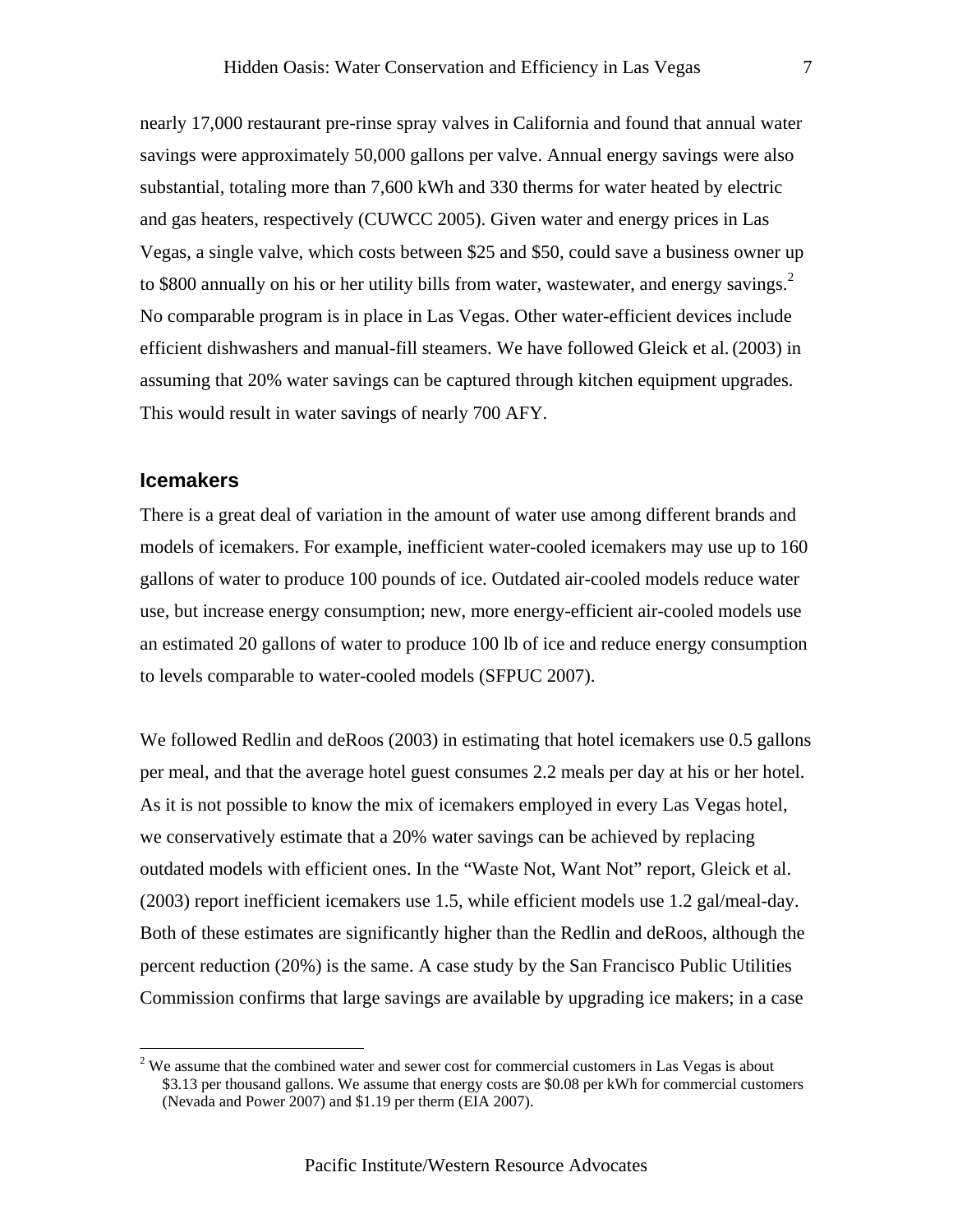study of a large downtown hotel, switching from a water-cooled model to an efficient aircooled model cut water use from 156 gallons to 20 gallons for 100 pounds of ice, saving over 200,000 gallons of water each year, or 0.6 AFY (SFPUC 2007). $^3$ 

# **Summary**

Our analysis reveals that substantial reductions in hotel water demand are possible using currently available technology. In Table E-1 and Figure E-1, we compare estimated hotel water demand by end use with an efficient water-use scenario. We estimated that the average daily indoor water demand can be reduced from 80 to 57 gallons per guest per day, a 29% savings. Given an estimated 26 million overnight guests in Las Vegas annually, the estimated reduction in diversions would be 6.3 KAFY. The greatest savings could be achieved by adopting current, proven, cost-effective technologies such as toilets and efficient clothes washers. Although not evaluated here, studies indicate that reducing water demand can also provide substantial energy savings, particularly for hot water appliances such as clothes washers and showerheads. Savings would be greater if we had included day-trippers, who eat at restaurants and use restrooms.

|                  | <b>Current Water</b> | <b>Efficient Water</b> | <b>Current Water</b> | <b>Efficient Water</b> |         |         |
|------------------|----------------------|------------------------|----------------------|------------------------|---------|---------|
|                  | Demand               | Demand                 | Demand               | Demand                 | Savings | Savings |
|                  | (gal/guest-day)      | (gal/guest-day)        | (KAFY)               | (KAFY)                 | (KAFY   | (%)     |
| <b>Showers</b>   | 16.2                 | 11.6                   | 4.4                  | 3.2                    | 0.3     | 29%     |
| Faucets          | 9.0                  | 7.5                    | 2.5                  | 2.1                    | 0.4     | 17%     |
| <b>Toilets</b>   | 10.9                 | 5.0                    | 3.0                  | 1.4                    | 1.6     | 54%     |
| Laundry          | 13.7                 | 8.0                    | 3.8                  | 2.2                    | 1.6     | 42%     |
| Kitchen          | 16.7                 | 14.3                   | 4.6                  | 3.9                    | 0.7     | 14%     |
| <b>Icemakers</b> | 1.1                  | 0.9                    | 0.3                  | 0.2                    | 0.1     | 20%     |
| Cooling          | 12.3                 | 9.9                    | 3.4                  | 2.7                    | 0.7     | 20%     |
| <b>TOTAL</b>     | 80.0                 | 57.1                   | 21.9                 | 15.7                   | 6.3     | 29%     |

**Table E-1 Estimated Water Demand at Las Vegas Hotels and Potential for Water Savings** 

Note: Total may not add up precisely due to rounding.

 $\overline{a}$ 

<sup>&</sup>lt;sup>3</sup> Water savings may vary depending on system water pressure.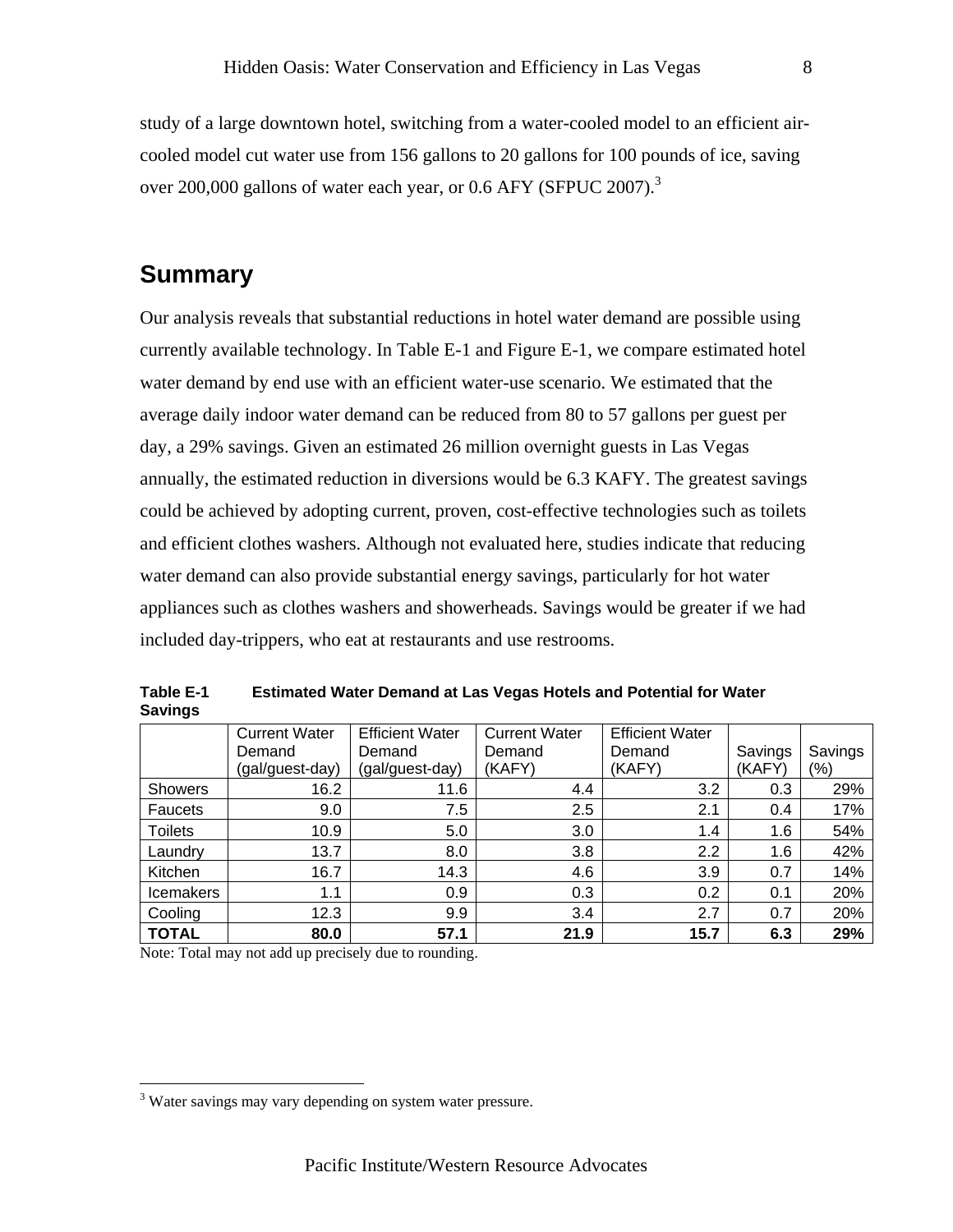

# **Figure E-1 Potential Annual Water Savings in Las Vegas Hotel Guest Rooms**  Note: Of the end uses shown above, only cooling water represents consumptive use.

# **References**

Aquacraft Inc. Water Engineering and Management. (2003). Demonstration of Water Conservation Opportunities in Urban Supermarkets.

http://www.aquacraft.com/Projects/CALFED.htm

Brown and Caldwell Consultants. (1990). Water Conservation Survey, Hotel Customer Category. Prepared for the Los Angeles Department of Water and Power. Los Angeles, California.

California Urban Water Conservation Council (CUWCC). (2005). Rinse & Save: Final Report Summary. Retrieved on October 22, 2007, from http://www.cuwcc.org/Uploads/product/CPUC\_Reports/CPUC\_Phase\_I\_Final\_Report.pd f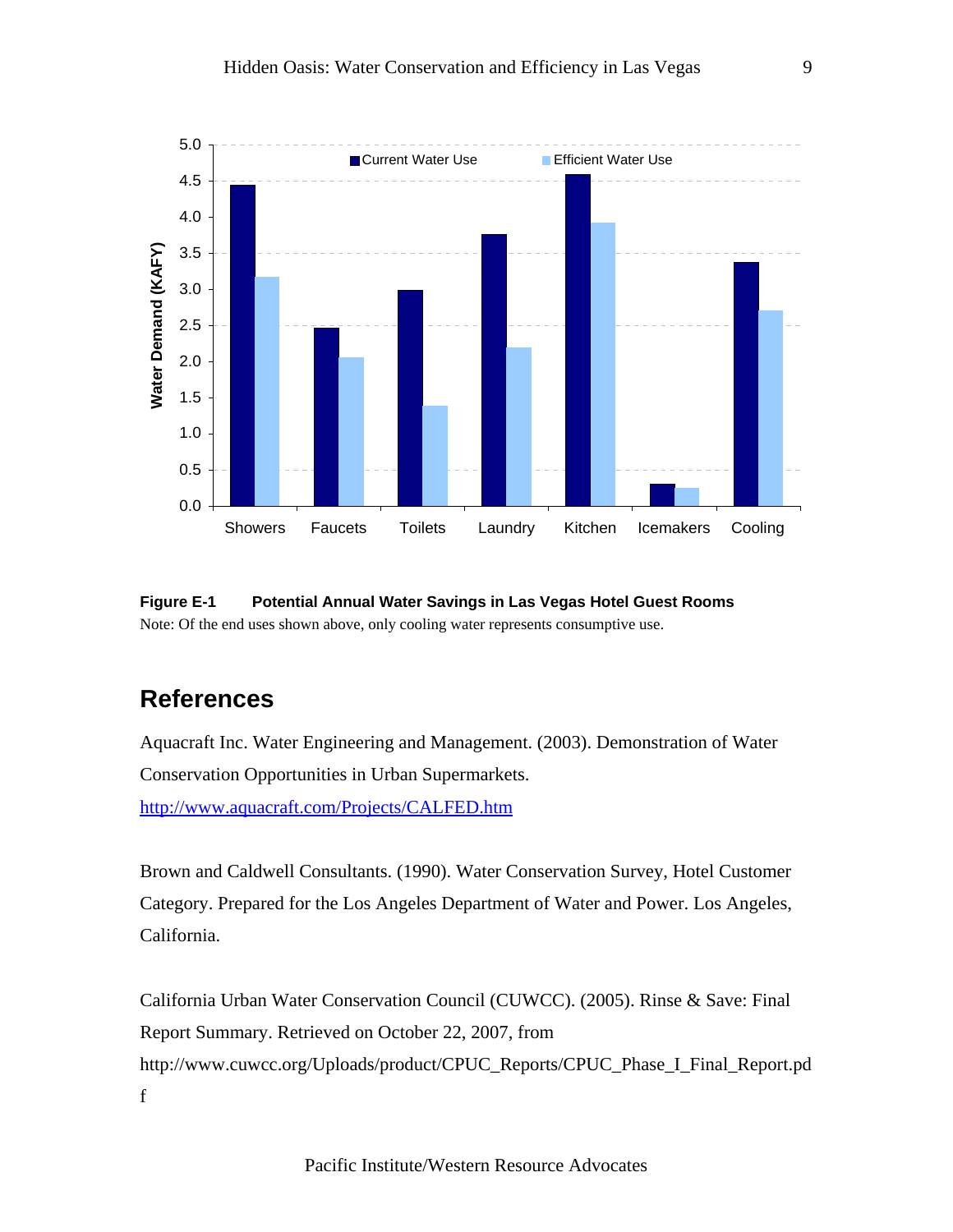Energy Information Administration (EIA). (2007). Commercial Natural Gas Prices for Nevada in July 2007. http://tonto.eia.doe.gov/dnav/ng/ng\_pri\_sum\_dcu\_SNV\_m.htm.

Energy Policy Act (EPAct) of 1992. USC Title 42, Chapter 77, Subchapter III, Part A, Section 6295.

United States Environmental Protection Agency (U.S. EPA) and United States Department of Energy (U.S. DOE). (2004). Life Cycle Cost Estimate for Energy Star Qualified Clothes Washer(s). Retrieved on October 22, 2007, from http://www.energystar.gov/ia/business/bulk\_purchasing/bpsavings\_calc/CalculatorConsu merClothesWasher.xls.

Gleick, P.H., D. Haasz, C. Henges-Jeck, V. Srinivasan, G. Wolff, K. Cushing, and A. Mann. (2003). Waste Not, Want Not: The Potential for Urban Water Conservation in California. Pacific Institute: Oakland, California.

GLS Research. (2006). Las Vegas Visitor Profile, Calendar Year 2006: Annual Report. Prepared for the Las Vegas Convention and Visitors Authority. Las Vegas, Nevada.

Las Vegas Convention & Visitors Authority. (2006). Retrieved in May 2007, from http://lvcva.com/press/statistics-facts

Mayer, P.W., W.B. DeOreo, E.M. Opitz, J.C. Kiefer, W.Y. Davis, B. Dziegielewski, and J.O. Nelson. (1999). Residential End Uses of Water. American Water Works Research Foundation: Denver, Colorado.

Nevada Power. (2007). Electric Rate Schedule for Commercial Customers: General Service. www.nevadapower.com/services/brochures\_arch/rate\_schedules/np\_com\_rate.pdf.